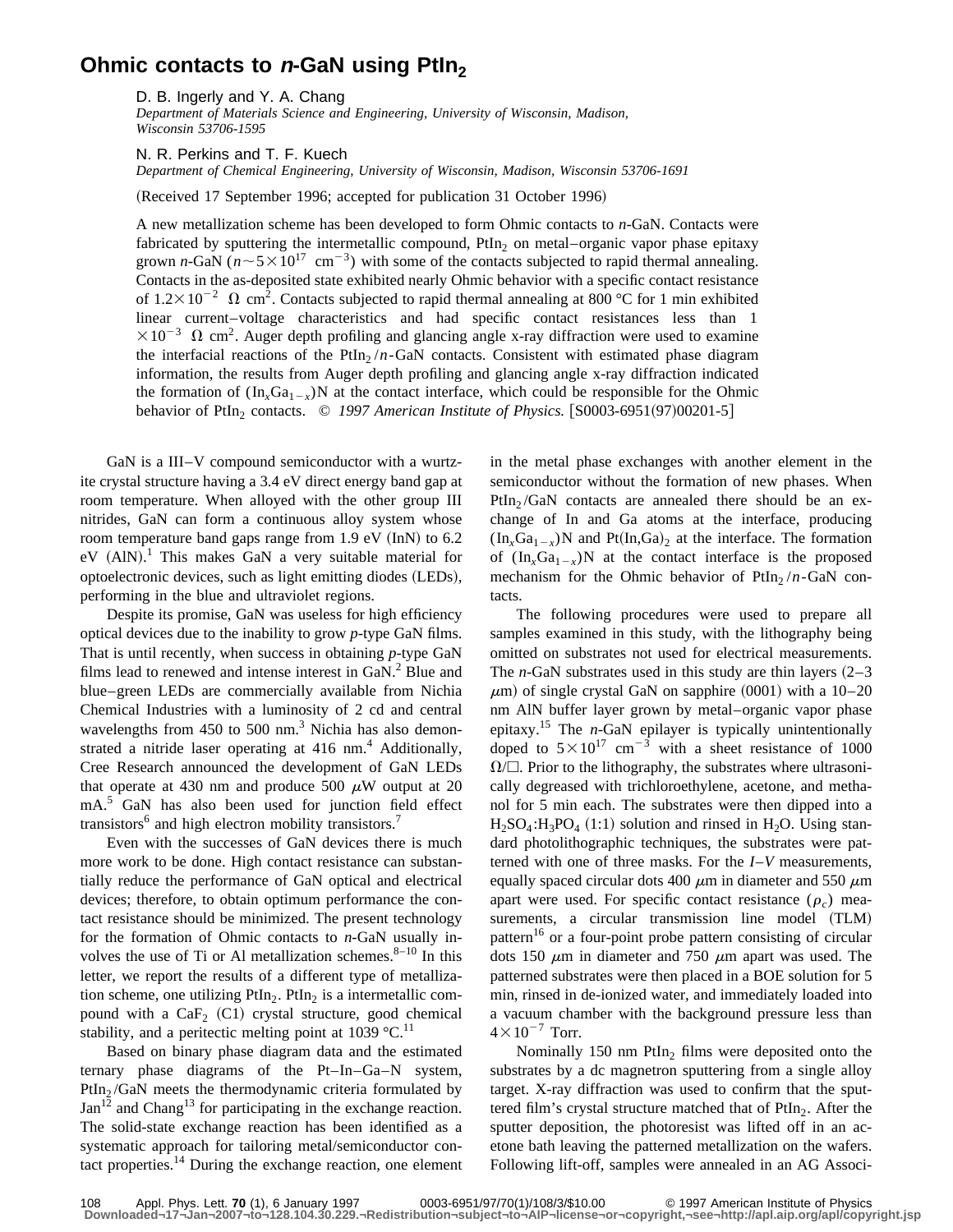

FIG. 1. Current–voltage characteristics of PtIn<sub>2</sub> contacts on  $n$ -GaN with varied annealing conditions. All contacts were annealed for 1 min.

ated MiniPulse rapid thermal annealing system with a flowing high purity Ar atmosphere.

After annealing, *I*–*V* data were measured with a Keithley Model 236 electrometer. Figure 1 shows the *I*–*V* characteristics of the PtIn<sub>2</sub>  $/n$ -GaN contacts for three different annealing conditions. These data show that even the asdeposited contacts do not exhibit rectifying behavior. When the contacts are annealed at 550 °C for 1 min they exhibit a more linear *I*–*V* behavior than the as-deposited contacts, but the contact resistance increases. In contrast, the contact resistance is lower for the contacts annealed at 800 °C for 1 min. Also, the contacts subjected to this annealing condition exhibit nearly linear *I*–*V* characteristics.

While the *I*–*V* characteristics shown in Fig. 1 are useful for examining changes in contact behavior with temperature, measuring the specific contact resistance  $(\rho_c)$  gives more quantitative information. Additionally, it allows for the comparison of contacts with different types of geometry and shows if the metallization could be used for practical device fabrication, where resistance values of mid- $10^{-6}$   $\Omega$  cm<sup>2</sup> are often considered device quality.<sup>17</sup>

In this study a circular TLM was utilized to measure the  $\rho_c$ .<sup>16</sup> This method requires the resistance of the metal layer to be small compared to the resistance of the substrate. However, due to the relatively high electrical resistivity of PtIn<sub>2</sub> ( $\sim$  1.5 $\times$  10<sup>-4</sup>  $\Omega$  cm), it was not possible to measure a resistance that would be valid for the TLM. To solve this problem a more conductive second layer, 100 nm of Au, was thermally evaporated on top of the  $PtIn<sub>2</sub>$  metallization. While this was a very effective way of attaining the as-deposited measurement, Auger depth profiles showed that Au reacts extensively with PtIn<sub>2</sub> when annealed at 800  $\degree$ C for 1 min. Co and W were also examined as metals for the conductive layer, but it was found that they also react with  $PtIn<sub>2</sub>$ . The reaction between the two metal layers could affect the In–Ga exchange reaction, thus, a different measurement technique was required.

To measure the  $\rho_c$ 's of the annealed substrates a modified four-point probe method was employed.<sup>18</sup> This method is not as sensitive to the resistance of the metallization as the TLM, however, the sheet resistance of the GaN substrate



FIG. 2. Auger depth profiles of  $PtIn<sub>2</sub>/n-GaN$  (a) as-deposited state (b) annealed at 550 °C for 1 min and (c) annealed at 800 °C for 1 min.

greatly limits the range of contact resistance that can be measured. Once the contact's resistance is small compared to the sheet resistance of the substrate, the error in the measurement becomes large. For the substrates and the size of contact pads used in this study, the lower limit for a reliable  $\rho_c$  measurement is approximately  $1 \times 10^{-3}$   $\Omega$  cm<sup>2</sup>.

For as-deposited contacts, a  $1.2 \times 10^{-2}$   $\Omega$  cm<sup>2</sup>  $\rho_c$  was measured using TLM. This is as low as as-deposited Al- and Ti-based metallization schemes on *n*-GaN films that were not subjected to reactive ion etching. $8-10$  Contacts annealed at 800 °C for 1 min, measured using the four-point probe method, showed a significant decrease in specific contact resistance with values below  $1\times10^{-3}$   $\Omega$  cm<sup>2</sup>, which is the resolution limit of the four-point probe method.

In addition to the electrical measurements, Auger depth profiling and glancing angle x-ray diffraction (GAXRD) were used to characterize the interfacial reaction of the contacts. The Auger depth profiles on the as-deposited and annealed contacts were done using a Perkin–Elmer scanning electron microprobe. GAXRD was carried out with a Nicolet diffractometer utilizing Cu *K*<sup>a</sup> radiation.

Auger depth profiles were done on  $PtIn_2/n-GaN$  both in the as-deposited state and after two different annealing con-